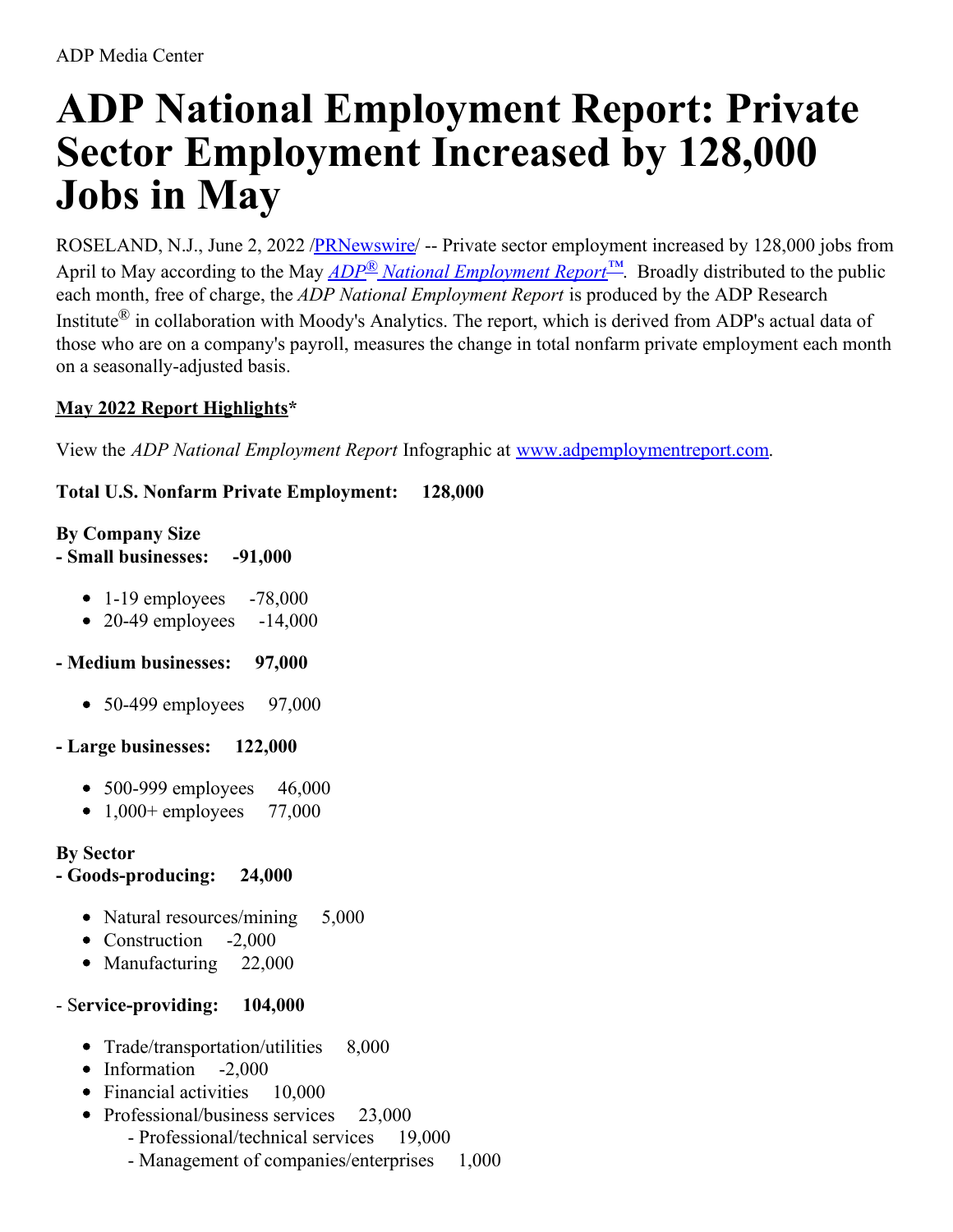- Administrative/support services 4,000
- Education/health services 46,000
	- Health care/social assistance 41,000
	- Education 5,000
- Leisure/hospitality 17,000
- Other services 2,000

\* Sum of components may not equal total, due to rounding.

### **- Franchise Employment\*\***

• Franchise jobs 26,400

\*\*Complete details on franchise employment can be found [here](https://c212.net/c/link/?t=0&l=en&o=3555850-1&h=653565268&u=http%3A%2F%2Fwww.adpemploymentreport.com%2F&a=here).

"Under a backdrop of a tight labor market and elevated inflation, monthly job gains are closer to prepandemic levels," said Nela Richardson, chief economist, ADP. "The job growth rate of hiring has tempered across all industries, while small businesses remain a source of concern as they struggle to keep up with larger firms that have been booming as of late."

The matched sample used to develop the *ADP National Employment Report* was derived from ADP payroll data, which represents 460,000 U.S. clients employing nearly 26 million workers in the U.S. The April total of jobs added was revised from 247,000 to 202,000.

To obtain additional information about the *ADP National Employment Report,* including additional charts, supporting data and the schedule of future release dates, or to subscribe to the monthly email alerts and RSS feeds, please visit [www.adpemploymentreport.com](https://c212.net/c/link/?t=0&l=en&o=3555850-1&h=660735547&u=http%3A%2F%2Fwww.adpemploymentreport.com%2F&a=www.adpemploymentreport.com).

The June 2022 *ADP National Employment Report* will be released at 8:15 a.m. ET on July 7, 2022.

# **About the** *ADP® National Employment Report™*

The *ADP® National Employment Report™* is a monthly measure of the change in total U.S. nonfarm private employment derived from actual, anonymous payroll data of client companies served by ADP®, a leading provider of human capital management solutions. The report, which measures nearly 26 million U.S. workers, is produced by the ADP Research Institute<sup>®</sup>, a specialized group within the company that provides insights around employment trends and workforce strategy, in collaboration with Moody's Analytics, Inc.

Each month, ADP Research Institute issues the *ADP National Employment Report* as part of the company's commitment to adding deeper insights into the U.S. labor market and providing businesses, governments and others with a source of credible and valuable information. The *ADP National Employment Report* is broadly distributed to the public each month, free of charge.

The data for this report is collected for pay periods that can be interpolated to include the week of the  $12<sup>th</sup>$  of each month, and processed with statistical methodologies similar to those used by the U.S. Bureau of Labor Statistics to compute employment from its monthly survey of establishments. Due to this processing, this subset is modified to make it indicative of national employment levels; therefore, the resulting employment changes computed for the *ADP National Employment Report* are not representative of changes in ADP's total base of U.S. business clients.

For a description of the underlying data and the statistical model used to create this report, please see the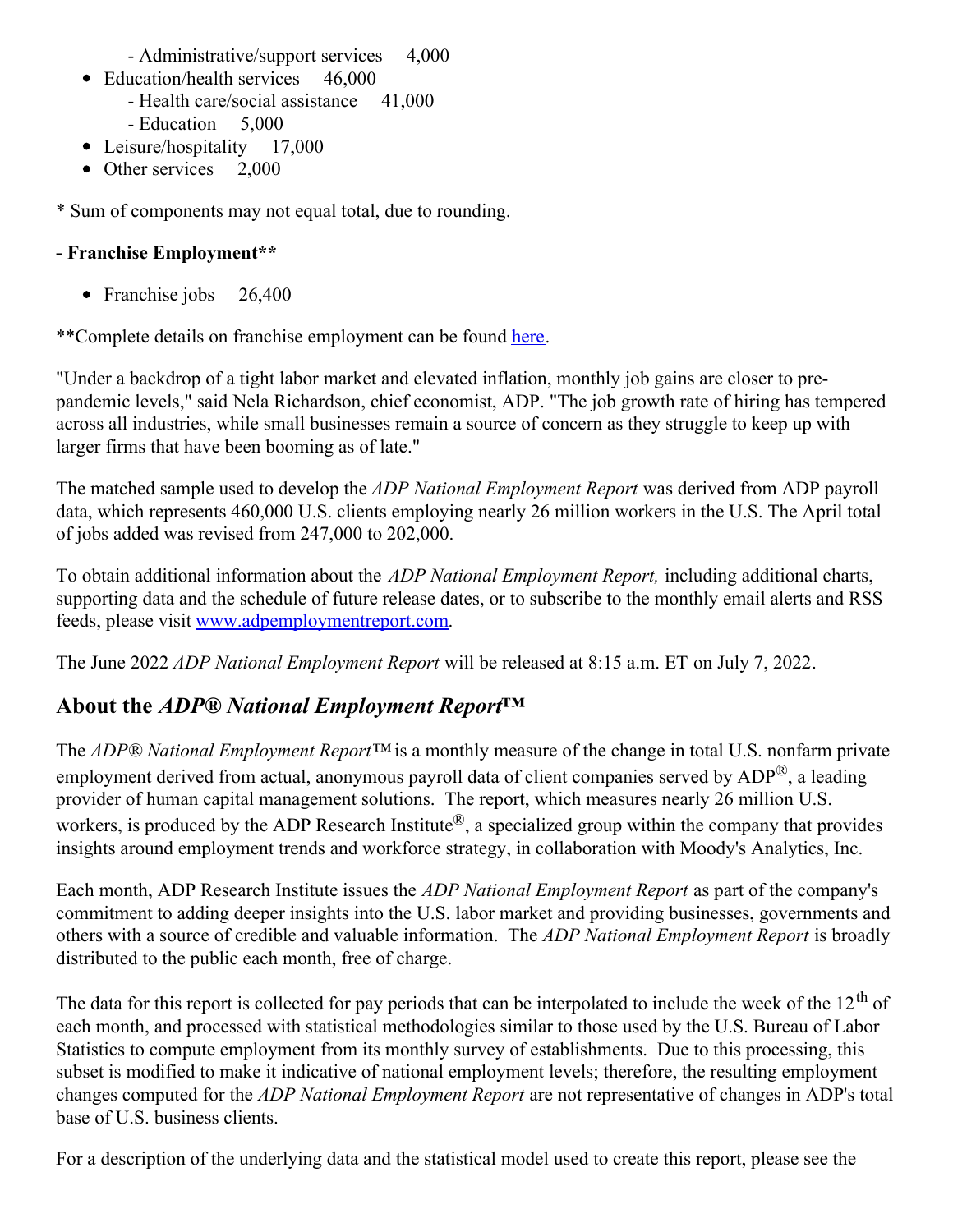#### *ADP National Employment Report: [Development](https://c212.net/c/link/?t=0&l=en&o=3555850-1&h=704626277&u=http%3A%2F%2Fadpemploymentreport.com%2Fcommon%2Fdocs%2FADP-NER-Methodology-Full-Detail.pdf&a=ADP+National+Employment+Report%3A+Development+Methodology) Methodology*.

#### **About the ADP Research Institute**

The ADP Research Institute delivers data-driven discoveries about the world of work and derives reliable economic indicators from these insights. We offer these findings as a unique contribution to making the world of work better and more productive by delivering actionable insights to the economy at large.

#### **About Moody's Analytics**

Moody's Analytics provides financial intelligence and analytical tools to help business leaders make better, faster decisions. Our deep risk expertise, expansive information resources, and innovative application of technology help our clients confidently navigate an evolving marketplace. We are known for our industryleading and award-winning solutions, made up of research, data, software, and professional services, assembled to deliver a seamless customer experience. We create confidence in thousands of organizations worldwide, with our commitment to excellence, open mindset approach, and focus on meeting customer needs.

# **About ADP (NASDAQ – ADP)**

Designing better ways to work through cutting-edge products, premium services and exceptional experiences that enable people to reach their full potential. HR, Talent, Time Management, Benefits and Payroll. Informed by data and designed for people. Learn more at [ADP.com](https://c212.net/c/link/?t=0&l=en&o=3555850-1&h=4237315708&u=http%3A%2F%2Fadp.com%2F&a=ADP.com)

*ADP, the ADP logo, and Always Designing for People, ADP National Employment Report, ADP Small Business Report, ADP National Franchise Report, and ADP Research Institute are registered trademarks of ADP, Inc. All other marks are the property of their respective owners.*

*Copyright © 2022 ADP, Inc. All rights reserved.*

**ADP-Media**

SOURCE ADP, Inc.

For further information: Media Contact: Joanna DiNizio, ADP, Inc., (973) 369-8167, joanna.dinizio@adp.com